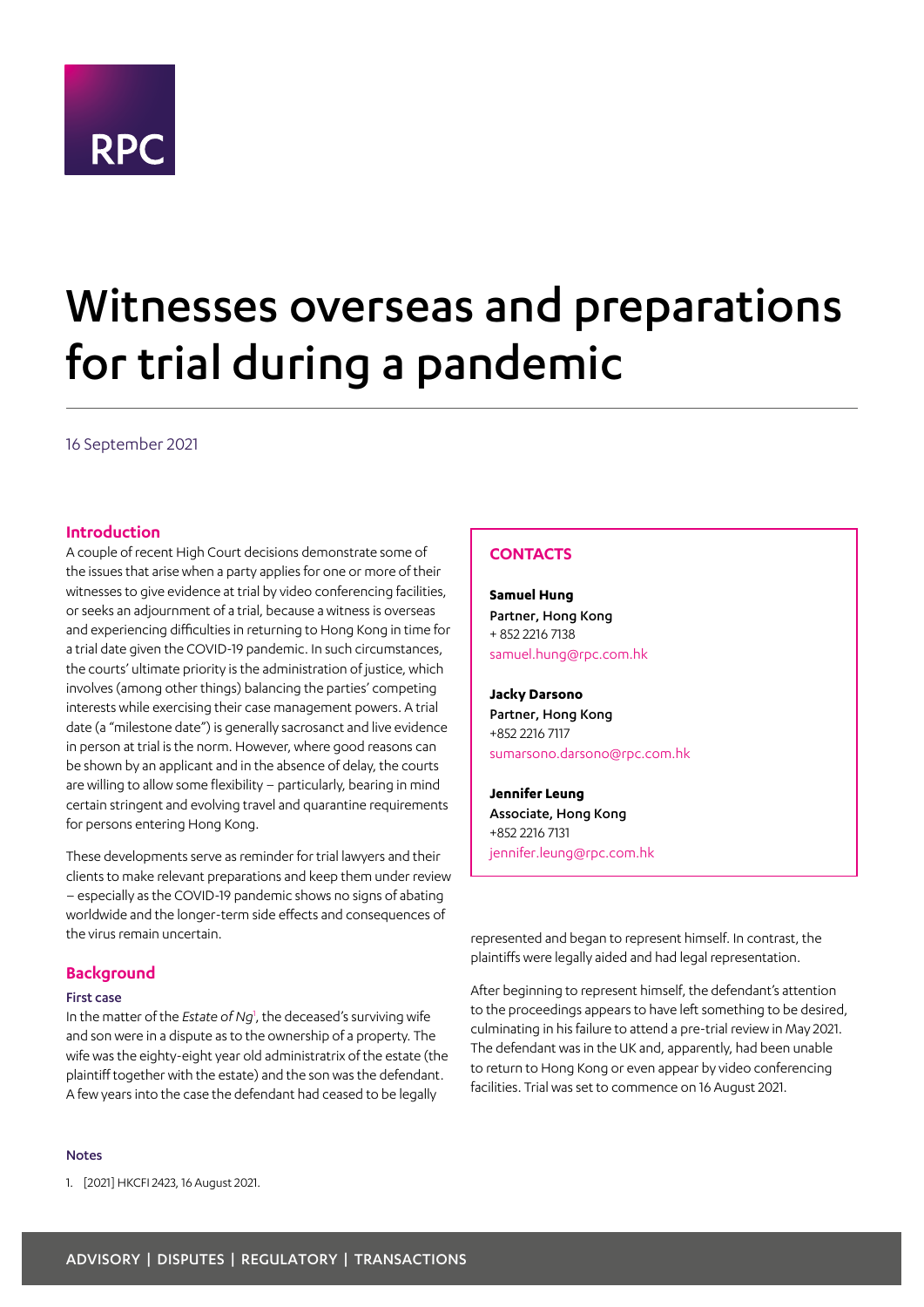On 22 July 2021, the defendant wrote to the court (by fax) stating that he was unable to attend the trial and requesting an adjournment. About this time, direct flights from London to Hong Kong had been prohibited because of the COVID-19 pandemic – the UK having been designated by the Hong Kong government as a high-risk country for this purpose. Flying to Hong Kong would have meant taking a 21-day detour via a lower-risk country followed by a period of quarantine in Hong Kong.

On 9 August 2021, the defendant wrote (again by fax) to the court explaining that he had apparently been prevented from boarding a flight from London to Hong Kong on 29 June 2021 because he had been in quarantine on account of having come into contact with an infected person. The defendant was able to produce copies of his flight and hotel confirmations. He argued that taking into account (among other things) the 21-day transit period and quarantine in Hong Kong he would be unable to attend the trial on 16 August 2021.

The plaintiffs' lawyers objected to an adjournment. They referred to (among other things): the absence of a sworn statement by the defendant as to his predicament, the absence of a formal court application for an adjournment (as opposed to faxes to the court), the defendant's lack of details concerning his quarantine in the UK, the risk of prejudice to the plaintiffs (especially, given the age of the administratrix and that the plaintiffs' case was publicly funded), the defendant's failure to plan ahead and make alternative arrangements and the alleged general dilatory conduct of the defence (and of a counterclaim which had been struck out at the pre-trial review).

On the first day of the trial (16 August 2021), the first issue for the court to decide was whether to allow the defendant's request for an adjournment or order that the trial proceed in his absence<sup>2</sup>.

#### Second case

In *Ctrisks Rating Ltd v Chan & Ors*[3](#page-1-0) , the plaintiff commenced proceedings against some of its former senior officers for alleged breach of contract and fiduciary duties. The plaintiff applied for two of its key witnesses to be allowed to give evidence at trial (commencing on 13 September 2021) by video conferencing facilities on account of their being unable to return to Hong Kong in time for the trial. The two witnesses had left Hong Kong in June 2021 for a business trip to the UK and thereafter they became caught by the same direct travel ban from the UK to Hong Kong. The two witnesses appear to have made considerable efforts

to get back to Hong Kong, via Zurich and Singapore, in time for the trial. While in Singapore they were vaccinated but (at the time) their vaccination records were not recognised as official vaccination records and, therefore, they were unable to board a flight to Hong Kong as scheduled – the earliest they could get to Hong Kong was 12 September 2021, one day before the trial started, and on arrival they would be subject to 14 days of quarantine at a designated hotel.

The issue for determination by the court was whether to allow the two witnesses to give their evidence by video conferencing facilities from a neutral venue in Singapore under the observation of an independent lawyer – it appears to have been accepted that it was not practical for them to give evidence by video conferencing facilities from quarantine rooms in Hong Kong given that an observer should be present.

#### **Decisions**

#### Estate of Ng

The court refused an adjournment and allowed the trial to proceed in the defendant's absence. It is clear from the court's written reasons that the court was less than impressed by the defendant's general conduct of his defence and by an apparent lack of specific evidence regarding his period of quarantine in the UK.

The delay of approximately three weeks between the defendant's inability to board a plane from London to Hong Kong and his letter to the court of 22 July 2021 (requesting an adjournment) also appears to have weighed on the court's mind – as did the facts that the trial date had been known to the defendant for some time and the administratrix was elderly and her case was publicly funded. The following passage from the court's decision is worth noting:

"*The defendant made his conscious decision to depart and/or remain out of Hong Kong, and thus exposing himself to such risk that may impact on his return to Hong Kong. When it comes to such impact on his ability to meet the milestone dates of the court as a party to legal proceedings, which must be paramount and strictly necessary, the risk was entirely for him to take, quite regardless of whatever personal reason he might have for taking the risk in the first place.*

*Worse still, the defendant has somehow waited for a complete 3 weeks after his alleged failure to board the plane before writing to the court and the plaintiff. No explanation for the delay was offered.*" [4](#page-2-0)

#### Notes

- 2. Rules of the High Court, Order 35, rule 1(2) ("Failure to appear by both parties or one of them").
- <span id="page-1-0"></span>3. [2021] HKCFI 2619, 2 September 2021.